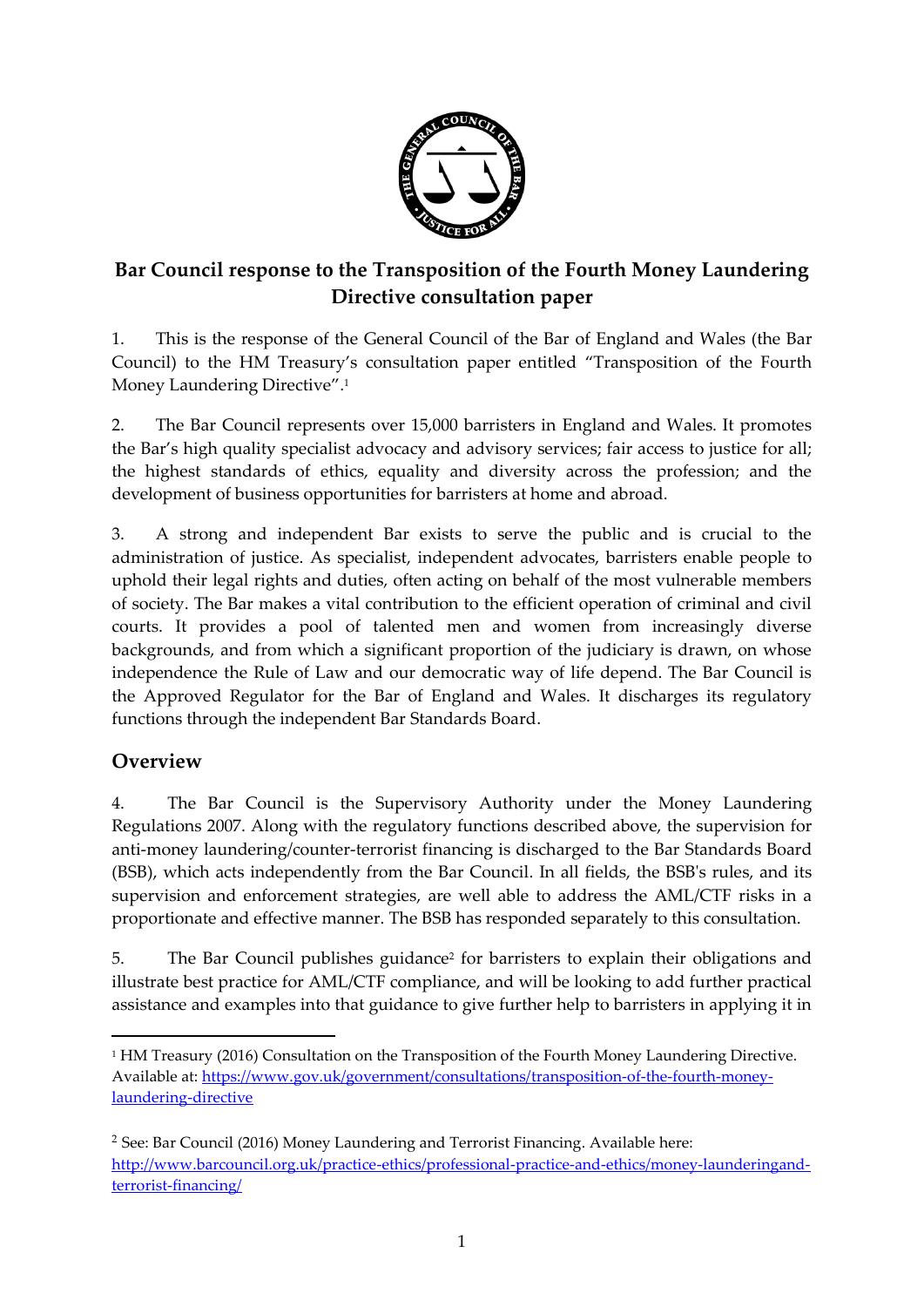practice. However, the majority of self-employed barristers<sup>3</sup> do not undertake work that falls within the scope of regulated business for independent legal professionals as defined by regulation 3(9) of the Money Laundering Regulations 2007.

6. The work of barristers generally consists of advising on and conducting contentious litigation which falls outside the AML 'regulated sector'. Unlike solicitors, self-employed barristers rarely become involved directly in any transactional work and they are not permitted to receive, control or handle client money. Barristers do not, and are not entitled to, administer client accounts. They are only entitled to be paid for their services. As the BSB's approach to supervision is strictly risk based, where a greater risk is identified, then the BSB has more stringent statutory powers under the Legal Services Act 2007 to manage it. Like self-employed barristers, the very small number of BSB regulated entities are not permitted to handle client money.

7. A few barristers in some specialist fields are involved in non-litigation work that might fall within the 'regulated sector' (e.g. tax barristers and chancery barristers involved in advising on trust documentation), but they are generally instructed by other professionals (usually solicitors) who will deal with the lay client and who will therefore be better placed to deal with AML/CTF issues and should already have addressed them.

8. The Bar Council has responded to those questions in the consultation which are of relevance to the Bar. Answers have not been provided to Questions 1-2, 5-6, 8-11, 13-14, 16- 18, 22-49, 51-59, 62, 64-66, 69-74, 77-78, 80-81, 83-84, 86-87.

## **Chapter 4 – customer due diligence (CDD) measures**

1

## **Question 3: When do you think CDD measures should apply to existing customers while using a risk-based approach?**

9. The Bar Council suggests that the new Regulations should require fresh CDD measures for existing customers only where there has been a change to the client's circumstances that is brought to the attention of the regulated person and is of material relevance to the business relationship's risk profile.

10. The nature of the requirement to be transposed into the new Regulations should remain "High Level". A more prescriptive measure would interfere with the required riskbased approach, and might well lead to a 'mechanical' approach to CDD: adding to the regulatory burden but not enhancing the fight against money laundering and the financing of terrorism.

**Question 4: What changes to circumstances do you think should warrant obliged entities applying CDD measures to their existing customers? E.g. name, address, vocation, marital status etc.**

11. The Bar Council suggests that only material changes of circumstances that are

 $3$  Independent barristers who are self-employed and practising in Chambers. Barristers who work in law firms are regulated personally by the BSB but the law firms in which they work are comprehensively regulated by the Solicitors Regulation Authority.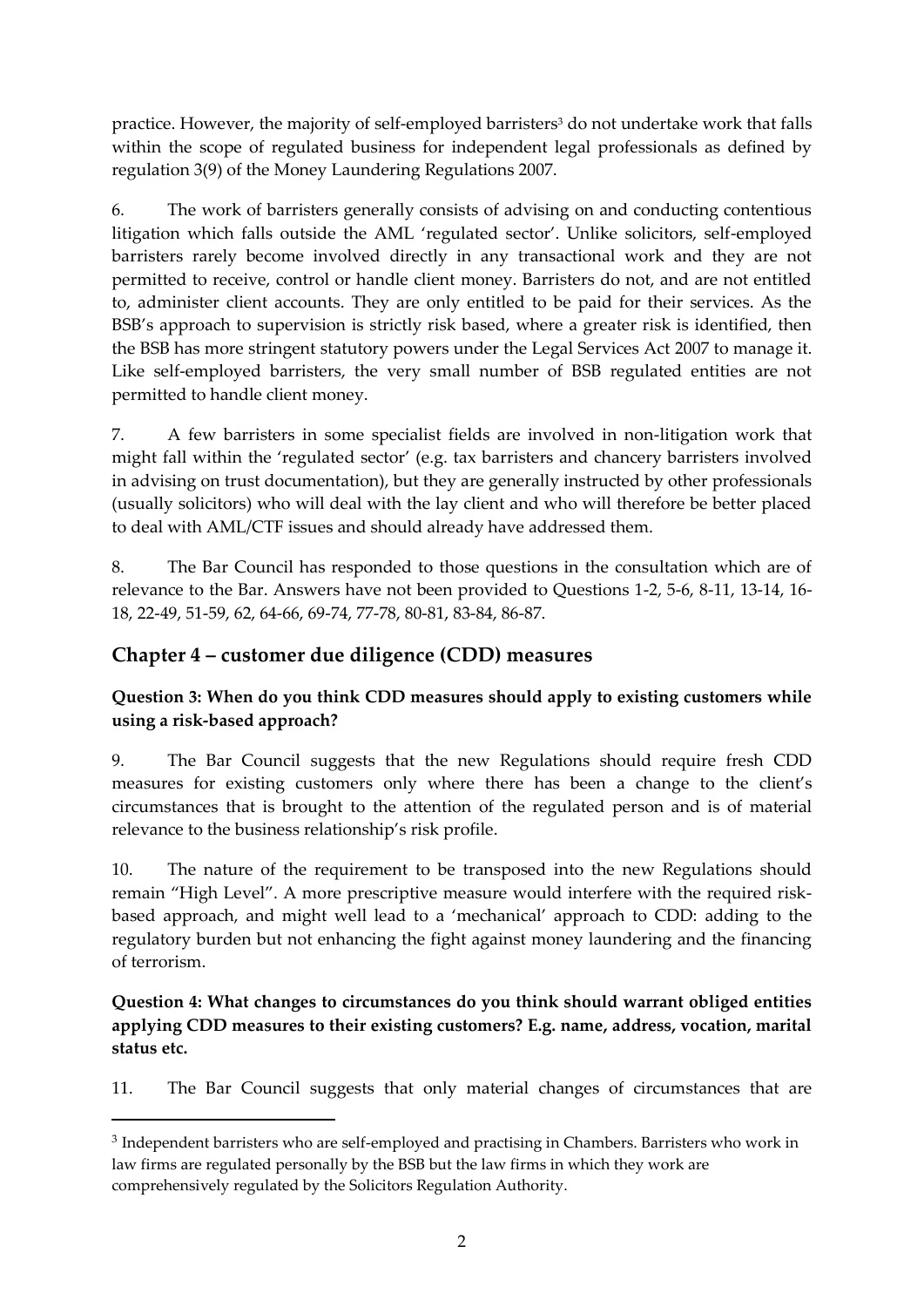brought to the attention of the regulated person and that are relevant to the customer's risk profile should warrant obliged entities to re-apply CDD measures to their existing customers. Examples of such changes might include, for example:

- 11.1. The identity of the customer/principal point of contact;
- 11.2. The geographical location of the customer;
- 11.3. The nature of the transaction being undertaken;
- 11.4. The source of funds for payment; or
- 11.5. The delivery pipeline/the introduction of an intermediary.

12. However, the Bar Council wishes to stress that what is important is the nature of the change of the customer's circumstances and whether it is relevant to their AML/CTF risk, rather than a change *per se*. In this connection, we can given an example: a barrister is advising on a matter falling within the regulated sector, on instructions from solicitors in a substantial law firm, which is long established, well-known, and regulated by the SRA. During the course of the barrister's instructions the solicitors move address. Such a change, the Bar Council would suggest, should not require a re-application of CDD measures.

# **Chapter 4 – simplified due diligence (SDD) measures**

**Question 7: Do you agree that the government should remove the list of products subject to SDD as currently set out in Article 13 of the** *Money Laundering Regulations* **(2007)? If not, which products would you include in the list? Please provide credible, cogent and open-source evidence to support inclusion. What are the advantages and disadvantages of retaining this list?**

13. The Bar Council agrees that the list of products subject to SDD as currently set out at Article 13 of the Money Laundering Regulations 2007 should not be included in the new Regulations, for the following reasons:

13.1. The existence of a specified list does not reflect the objective of adopting a risk-based approach ('RBA');

13.2. Removal of the list is less prescriptive and therefore requires the *actual* risks to be addressed and considered by the obliged entity; and

13.3. Requiring the obliged entity to consider the risks presented by the business relationship would be consistent with the RBA within 4MLD.

## **Chapter 4 – simplified due diligence (SDD)**

**Question 12: Are there are any other factors and types of evidence of potentially lower risk situations, aside from those listed in Annex II of the directive, that you think should be considered when deciding to apply SDD? Please support your response with credible, cogent and open-source evidence where possible.**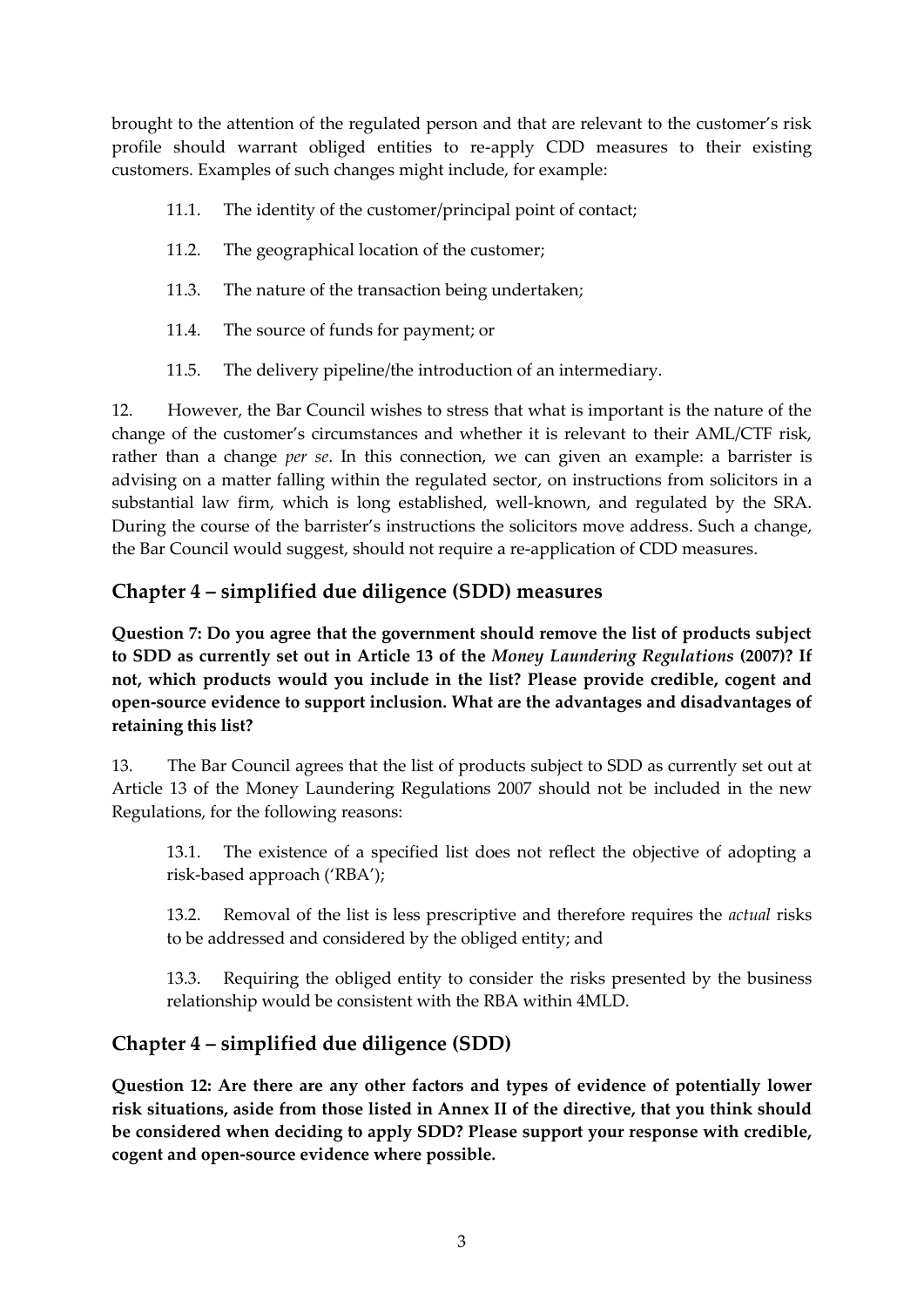14. The Bar Council suggests that where the obliged entity's relationship with its customer is via a referring or instructing party and:

14.1. the referring or instructing party is also an obliged entity and is operating under the Regulations; and

14.2. the obliged entity does not handle the customer's funds but only receives payment of fees in return for the services it provides,

then this should permit the obliged entity to regard these circumstances as evidence of potentially lower risk, such as to permit the application of SDD.

15. The SDD required in these circumstances should be no more than SDD on the referring/instructing client.

16. This is a matter of importance to the Bar Council, as it describes the standard situation for a barrister in private practice acting within the regulated sector where that barrister is instructed by a solicitor or an accountant to give legal advice. At present, a barrister instructed in those circumstances will be required to duplicate the CDD efforts of those who instruct him or her. Undertaking CDD in such circumstances presents particular problems because the barrister will ordinarily not have a direct relationship with the client/customer, and cannot therefore obtain access directly to the customer's information. If (as does happen – see our answer to question 20 below) the instructing solicitor or accountant refuses to allow the barrister to rely on their CDD in relation to the end client, the barrister may well be prohibited from acting (even though proper and sufficient CDD has been carried out by the instructing solicitor/accountant and there is no material risk of money laundering). This has a detrimental impact upon barristers' business affairs, is an unnecessary hindrance to barristers giving legal advice, and is (we suggest) an unintended, undesirable and excessively bureaucratic consequence of the current regulations.

## **Chapter 4 – enhanced due diligence**

## **Question 15: What EDD measures do you currently apply to clients operating in high-risk third countries, including those on FATF's black, dark grey and grey lists?**

17. The Bar Council's anti-money laundering and counter-terrorist financing guidance will shortly be amended to include the following guidance, which takes account of the circumstances in which the Regulations apply to barristers, and the risk profile which flows from this, as we explained at the outset of this response:

#### **"Enhanced due diligence**

140. There may be circumstances in which it is appropriate to apply an increased or 'enhanced' level of customer due diligence than is ordinarily the case. The risk of money laundering or terrorist financing is variable in nature, and where there is an increased level of risk an enhanced level of customer due diligence should be applied to mitigate against that increased level of risk.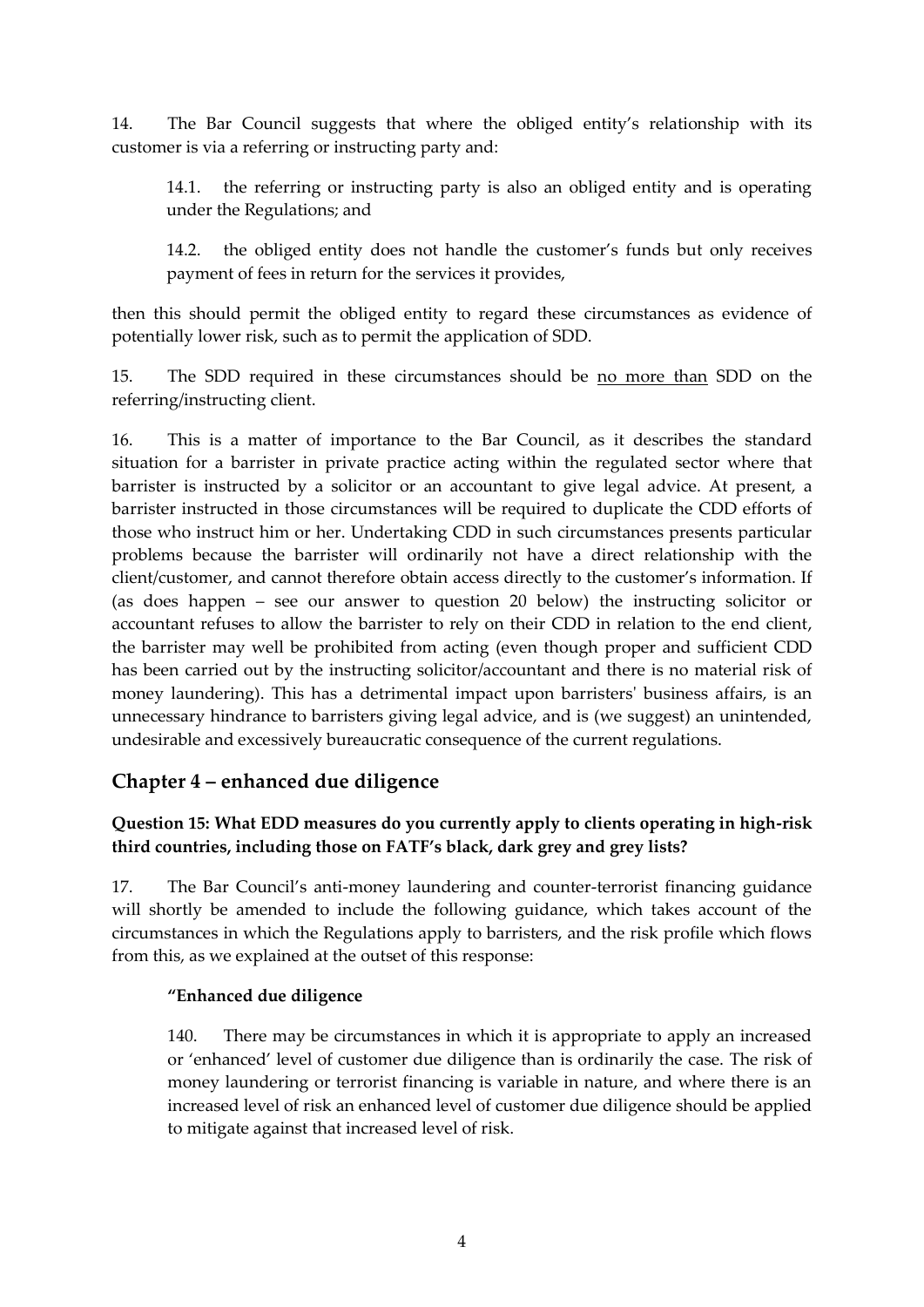141. Save for those circumstances where enhanced due diligence is mandatory under regulation 14(1), the circumstances in which the relevant person will be required to apply enhanced due diligence will be a question of fact to be answered in the context of each individual case: a sliding scales of risk must be applied.

142. There are some circumstances where the application of enhanced due diligence is mandatory. For example, it is mandatory for a relevant person to apply, on a risk- sensitive basis, enhanced due diligence, and on-going monitoring, when the customer is a "Politically Exposed Person" ("PEP"). As a practising barrister you need to be alert to the risk posed by PEPs and to the possibility that a PEP may be a UBO or may appear somewhere in the control structure of a client.

143. Consideration should also be given to *geographical* risk factors. Does the location of the lay client, their source of wealth or the source of funding give rise to a suspicion of money laundering or terrorist financing? A good example of this would be where the lay client is based in a FATF high-risk or non-cooperative country. Whilst a risk-sensitive approach should be taken in relation to geographical risk, where a client is based in FATF high-risk or non-cooperative country the Bar Council takes the view that enhanced due diligence should be applied. This should be combined with an enhanced level on-going monitoring and commensurate record keeping.

144. The FATF list of high-risk or non-cooperative countries is available at [www.fatf-gafi.org.](http://www.fatf-gafi.org/)

145. The nature of the enhanced due diligence undertaken should relate to the risk presented and should be proportionate to the level of that risk. You should be seeking to ensure that the amount of customer due diligence information and certainty that you obtain adequately addresses the risk that transaction in relation to which you are instructed is related to money laundering or the financing of terrorism. Examples of enhanced due diligence steps you may need to undertake include:

145.1 Obtaining more and/or more in-depth information as to the purpose of the transaction, the source of the lay client's funds or the ultimate destination of those funds;

145.2 Obtaining more in-depth verification of the identity of the lay client or, if appropriate, its beneficial owner;

145.3 Creating a regular 'file-review' that requires the customer due diligence measures to be monitored frequently."

## **Chapter 4 – reliance on third parties**

**Question 19: If you are a financial institution, are there any additional institutions or persons situated in a Member State or third country that you think could be relied upon in order to help reduce the regulatory burden on businesses e.g. the third party applies due diligence and record-keeping requirements and are appropriately supervised in**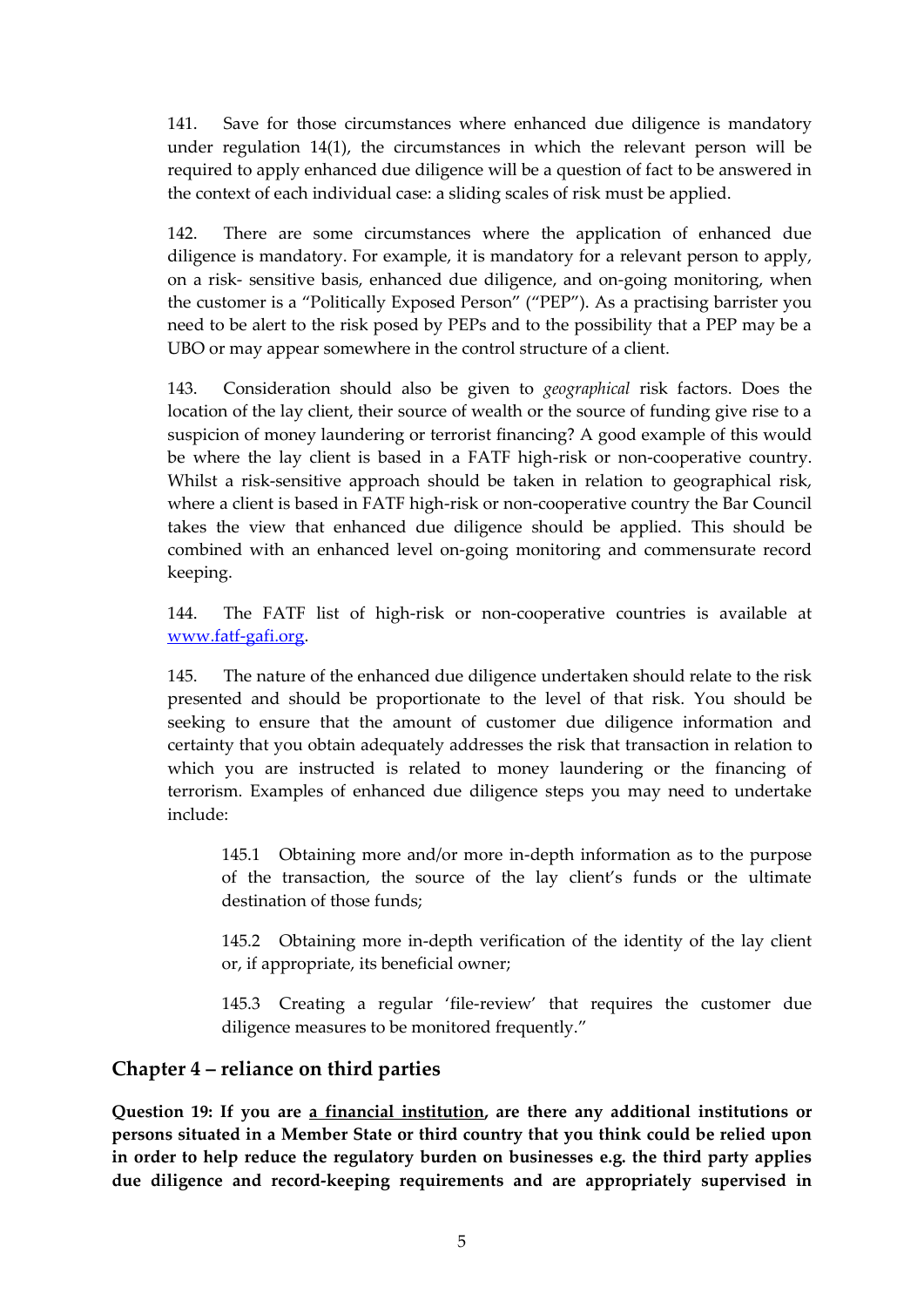#### **accordance with the directive?**

18. Whilst members of the Bar are not financial institutions, the Bar Council understands that HM Treasury is interested in receiving wider submissions in relation to the issue of reliance on third parties. Article 17(1)(a) of the 2007 *Money Laundering Regulations* provides that the third party must consent before an obliged entity may rely upon their customer due diligence. This 'consent' provision was a feature of the domestic legislation only: it was not a requirement of the 2005 *Money Laundering Directive*. The Bar Council suggests that the 'consent' requirement within the reliance provisions should not be continued in the new Regulations. As a predominantly referral-based profession, this is a matter of particular importance to barristers (as is further explained below in relation to Question 20). The denial of consent has a direct impact upon the Bar's ability to properly undertake CDD. A denial of consent introduces duplication of effort, regulatory inefficiencies and a lack of co-operation within the regulated sector. It does not help the aim of the Directive to be achieved. In place of a 'consent-based' system, the obliged entity should be entitled to seek, and when received rely upon, a positive assertion by a third party operating within the regulated sector, that the required CDD obligations have been met.

19. The Bar Council suggests that if there are concerns as to liability in relation to reliance then such concerns should be addressed within the new regulations, for example by express provision allowing third parties to exclude liability from suit when reliance is placed on them. The Bar Council is aware that HM Treasury are actively considering the issue of reliance, and understands that different views exist in relation to how this part of the Directive should be implemented. The Bar Council also understands that HM Treasury is seeking to meet the stakeholders that are affected by issues of reliance and consider their views. The Bar Council would welcome the opportunity to be part of such a meeting and to engage further with HM Treasury in relation to this issue.

#### **Question 20: Do you rely on third parties to meet some CDD requirements? How much does this cost your business? Please provide credible, cogent and open-source evidence to support your answer.**

20. Barristers who are operating in the regulated sector and who are required to comply with CDD obligations regularly seek to rely upon third parties to meet their CDD obligations. Whilst this option is not available to barristers acting on a direct access basis (i.e. without instruction by a professional intermediary), those instructed by a solicitor or acting on a licensed access basis (i.e. instructed by another professional intermediary) will frequently, if not exclusively, seek to rely upon the CDD of those who instruct them (see our answer to question 12 above). This latter group of barristers – those instructed by a professional intermediary – is by far the larger of the two.

21. The ability to rely upon CDD carried out by, for example, a solicitor, is of considerable benefit to barristers. A refusal to permit reliance, an all-too-common occurrence, results in barristers having to repeat the CDD that has already been undertaken by the solicitor. Such work must be carried out by the barrister, a task made more difficult by not being in direct contact with the end client. The result is that the barrister must spend considerable time undertaking personally the required CDD checks upon his solicitor's client. The task of conducting these checks is time-consuming, may ultimately prove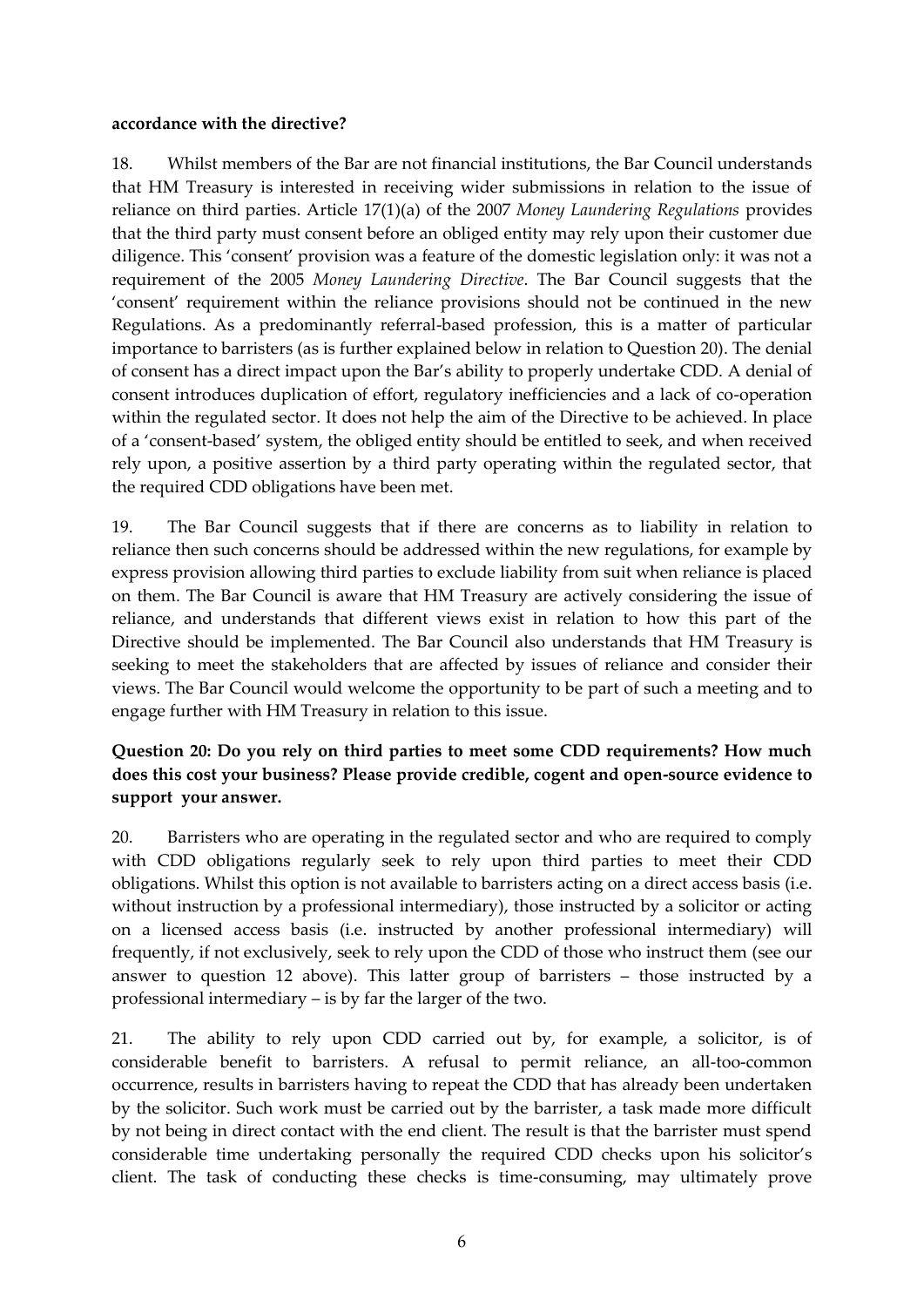impossible to complete, and is unpaid. It represents a substantial cost to the barrister. It is also likely to involve a repetition of the very same checks that the solicitors have already carried out.

22. The ability to rely on the CDD checks undertaken by a third party intermediary therefore represents a considerable cost saving and efficiency to the Bar. The experience of the Bar is that, despite it being provided for in the Regulations, consent to rely on those checks is frequently refused. Indeed it would appear to be the policy of some major solicitors to refuse reliance on all occasions. Clearly, such refusals serve to defeat the purpose of the Regulations. We do not understand such refusals to have anything to do with any failure on the part of the solicitors' involved: on the contrary, the solicitors may well assert specifically that they have complied with all of their obligations, but are simply not willing to allow the barrister to rely on that. The reasons for refusing may involve a worry to be that by giving consent they might undertake some sort of liability to the barrister, particularly if their own checks later prove to have been deficient in some way.

23. Such difficulties could be avoided if a barrister's CDD obligations existed only in relation to his or her immediate client, e.g. (in most cases) his instructing solicitor or accountant (see further the answer to question 12 above).

# **Chapter 4 – assessment of risks and controls**

## **Question 21: Should the government set a threshold of the size and nature of the business for the appointment of a compliance officer and employee screening? If so, what should the government take into account?**

24. No. Such a step would be overly prescriptive, could lead to inflexibility and would not reflect the Directive's aim of requiring obliged entities to take a RBA.

# **Chapter 9 – politically exposed persons (PEPs)**

#### **Question 50: How do you differentiate between risk management systems and risk-based procedures?**

25. The Bar Council is not quite sure what HM Treasury understands the difference to be between a 'risk management system' and a 'risk-based procedure'. If there is a difference, the Bar Council would regard a 'risk management system' as one that identifies the relevant risk and a 'risk-based procedure' as one that sets out how the obliged entity should deal with the risk once identified.

# **Chapter 10 – beneficial ownership of legal entities**

#### **Question 60: The government welcomes any views on the issues highlighted in Chapter 10 and the PSC regime in itself.**

26. The Bar Council suggests that there should be a sufficiently reliable register of beneficial ownership that obliged entities will be entitled to rely upon at the date of provision of the information. Whilst obliged entities would not, by virtue of Article 31.8 of the Directive, be entitled to rely exclusively upon the information obtained from that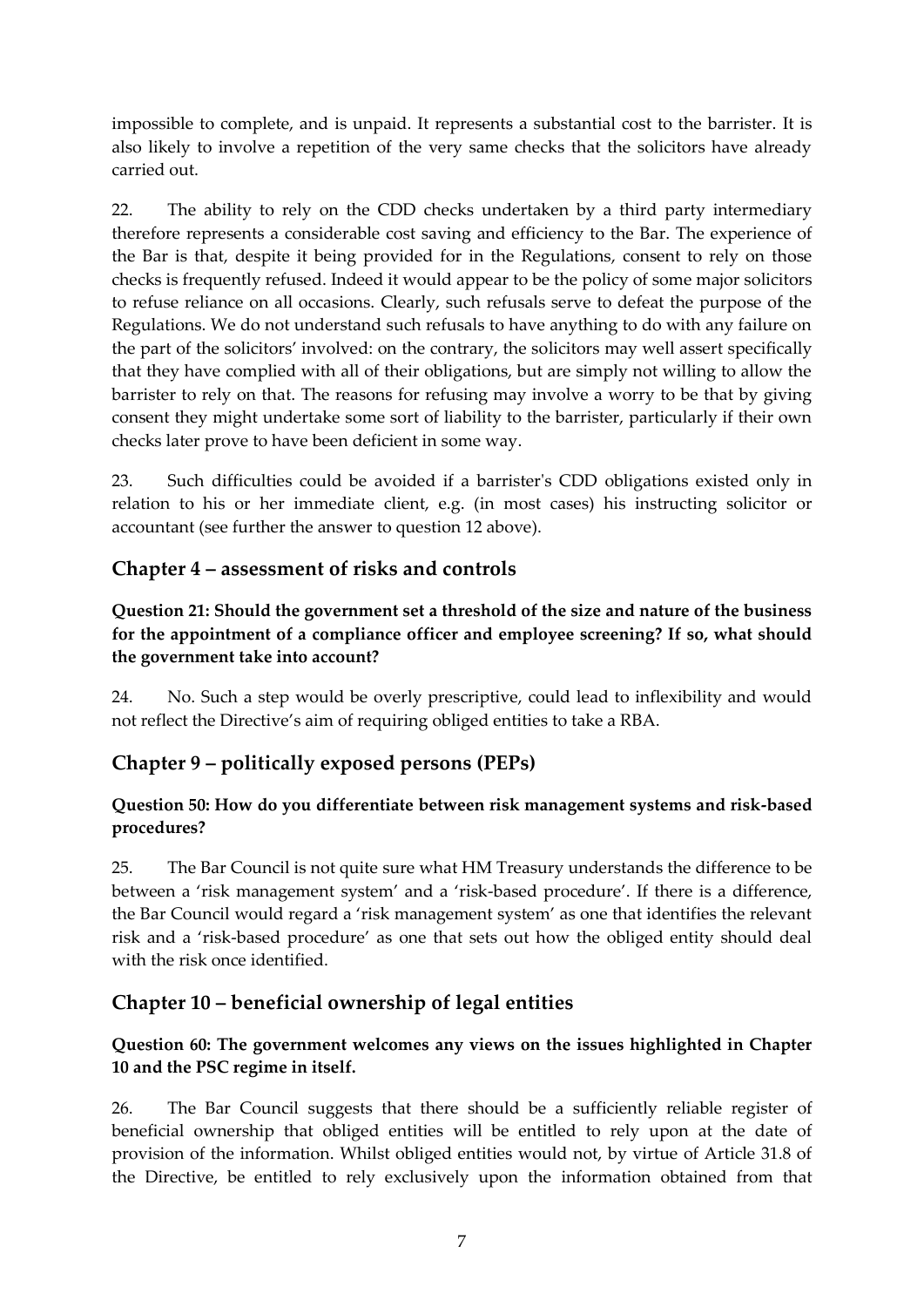register, the Bar Council is of the opinion that the new Regulations should permit a high degree of reliance upon the entries in that register. The obtaining of information from the register by the obliged entity should be *prima facie* proof of the obliged entity complying with its obligation to obtain information in relation to beneficial ownership.

27. The Bar Council further takes the view that the above register should be held online and should be suitable for web-based access, both by those making entries to the register and those accessing its information.

## **Chapter 10 – requirements for trustees**

#### **Question 61: How often should a trustee be required to update the beneficial ownership information that they hold?**

28. With regard to the requirement to keep the information upon the register 'current' the Bar Council suggests that those persons obliged to file beneficial interest information should be required to update the register with any changes in beneficial ownership within a fairly short time period; say, 21 days.

#### **Question 63: What other arrangements should the government not consider as having a structure that is similar to express trusts?**

29. There is a risk that very many trusts of residential and other property could be caught by this proposal, quite possibly simply as a result of ticking a box on the standard Land Registry transfer form. Where land is transferred to more than one owner – which will be the case whenever a home is sold to more than one person (including those in marital, partnership or other relationships) – the standard Land Registry form TR1 provides a section in which a box can be ticked to say how the property will be owned beneficially: and if certain information is not provided, then the Land Registry assumes that the property is owned in equal shares. It is not clear whether any consideration has been given to the effect of this proposal on the ordinary ownership of land by more than one person, and the impact (and cost) of a potential requirement on individuals up and down the land to register the beneficial ownership of their own homes and farms. These could be significant if, for example, the need to register arises from the CGT exemption for a principal home, or from other reliefs and exemptions applying to agricultural land, due to either of those considerations being such that the trust "generates tax consequences" (a very wide, and illdefined concept, which could potentially apply to the ownership of all land held by more than one owner). This would be an entirely disproportionate response to the requirements of the Directive, and could have unintended consequences for ordinary co-owners of land, none of which would appear to be intended. At the very least, the interaction between any new requirements (either as to the information to be held and/or as to registration) and the practicalities of ordinary residential and agricultural conveyancing and land ownership needs to be considered, and entirely ordinary types of land ownership trusts ought to be outside the scope of the proposal. This may be an issue which is peculiar to common law members of the EU, and so may not have been taken properly into account in any proposals made thus far.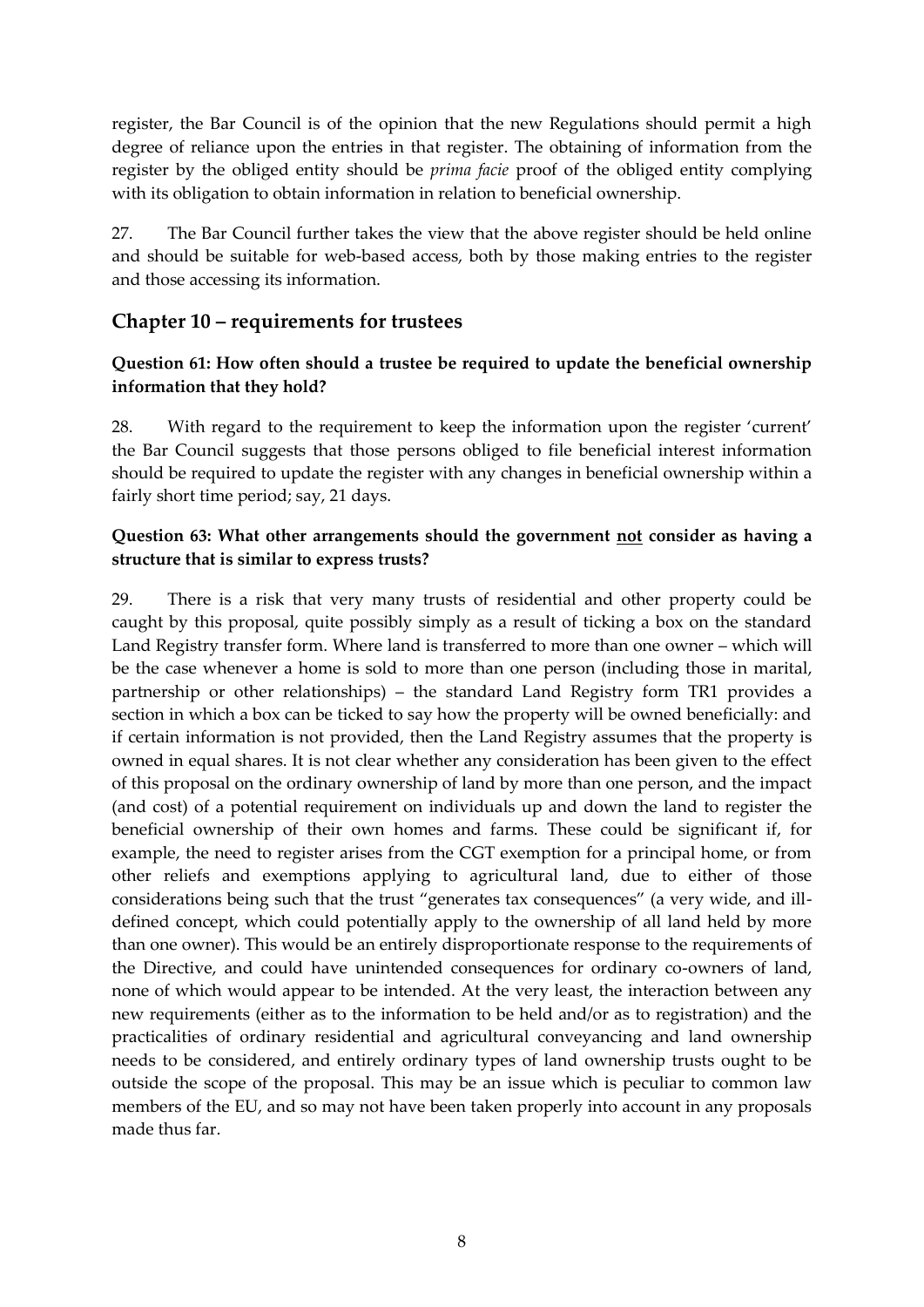# **Chapter 11 – data protection**

**Question 67: The government would welcome your views on retaining documents necessary for the prevention of ML/TF for the additional 5 years. What do you think the advantages and disadvantages are of doing so?**

30. The Bar Council considers that an initial retention period of 5 years is acceptable. However, the Government might consider extending the initial retention period to 6 years, as the Bar Council believes that this would tie in with common business practice of retaining documentation until the expiry of the limitation period on contractual liability.

31. The Bar Council further considers that an additional retention period of 5 years would only be justified in cases where one of the following factors existed:

31.1. There is a proven link to money laundering or terrorist financing;

31.2. A high level of Enhanced Due Diligence was required when the business relationship was entered into;

31.3. A Suspicious Activity Report has been made to the National Crime Agency.

32. The Bar Council thinks that the additional 5 year period should be the maximum period for which documents should be subject to a requirement that they be retained.

33. As a further point, the Bar Council would like to emphasise the importance of any data retention obligation or allowance complying not only with the Data Protection Act 1998 (DPA), but also with the EU's General Data Protection Regulation (GDPR) $<sup>4</sup>$ , which from 25</sup> May 2018 will apply in the UK (until such application ceases). Article 41(1) of the Directive provides that any processing of personal data must be subject to Directive 95/46/EC (which for the UK's purposes is implemented in the DPA). The GDPR, however, repeals Directive 95/46/EC. The Information Commissioner's Office (ICO) are in the process of determining the impact of a Brexit on the GDPR's relevance in the UK.

34. The Bar Council would therefore emphasise to HM Treasury the importance of keeping an open line of communication with the ICO, in determining which information they either will require or allow obliged entities to retain. This will be particularly important in relation to a data subject's 'right to be forgotten' 5 . We would suggest that this be made clear in the new Regulations and any associated guidance.

# **Chapter 12 – supervision of regulated sectors**

**Question 68: Do you think that where registration is a requirement, the supervisor should be given an express power to refuse to register or to cancel an existing registration?**

35. What is important for professions such as the Bar is that the relevant Supervisor (and, as previously stated, for the purposes of the Money Laundering Regulations barristers

<sup>1</sup> <sup>4</sup> See:<http://eur-lex.europa.eu/legal-content/EN/TXT/PDF/?uri=CELEX:32016R0679&from=EN>

<sup>5</sup> See Articles 17, 19 and Recitals 65 and 66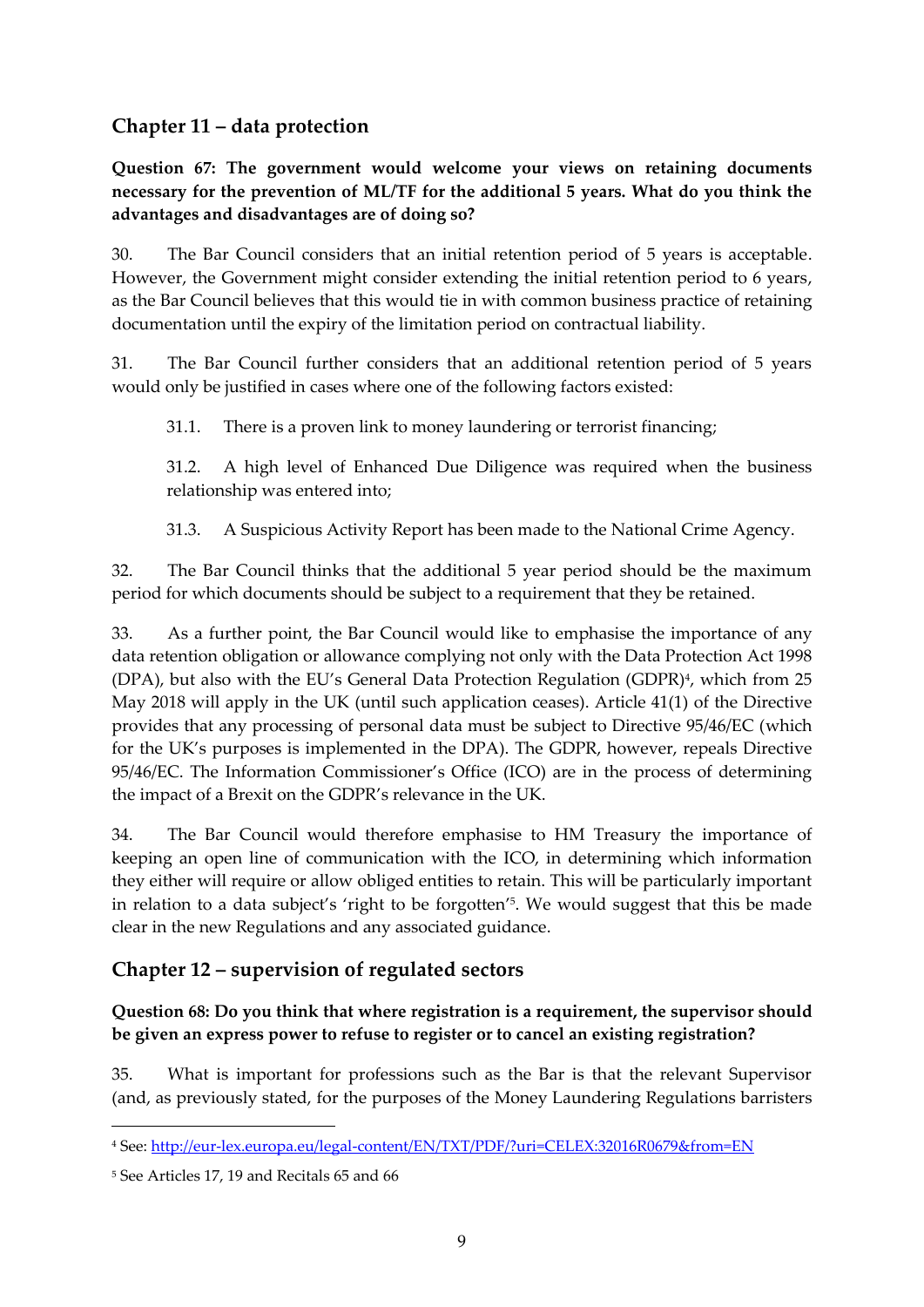are supervised by the Bar Council, acting through its independent regulatory arm, the BSB) has sufficient power to sanction the regulated person/entity and, if necessary, revoke its membership for AML/CTF breaches. In that respect, the Bar Council invites HM Treasury to note that the legal professions are able permanently to close the door on any AML/CTF risk created by a supervised person, by means of the ability of the regulator/Supervisor to remove such a person from the profession. This power already exists and does not require the creation of an express provision or a change in the registration requirements.

36. The Bar Council also rejects any suggestion that registration should be extended from its current application to HMRC and the FCA only.

37. All practising barristers are already registered with the BSB. All practising solicitors are registered with the Solicitors Regulatory Authority; and other legal professionals are registered with other legal regulators. The current registers will therefore catch all supervised persons carrying out work within the regulated sector. Imposing an additional or separate registration requirement would not enhance this position, but would simply require additional regulatory action by the supervisor and those they supervise, at an additional cost, without adding to the fight against money laundering and the financing of terrorism.

38. In the context of the Bar, with its low AML/TF risk profile, and in the absence of evidence justifying this additional registration, imposing such an additional layer of supervision would be disproportionate, unjustified and contrary to the spirit and intention of the Government's Red Tape Challenge and its drive to "get rid of unnecessary bureaucracy"<sup>6</sup> .

39. The Bar Council does not understand there to be any call for the creation of an additional register from the Supervisors of the legal professions. Given that Supervisors of obliged entities generally cover very different areas of economic activity, any temptation to transfer the views of a Supervisor in one sector (who might be in favour of such a step) to a different sector should be resisted. What might be right for say, casinos or money service businesses would not immediately present itself as being appropriate to the legal professions.

40. The Bar Council refers HM Treasury to the opinion expressed on behalf of the Bar Council of England and Wales<sup>7</sup> in response to the Supervisory Regime Call for Information in June 2016, which was as follows:

**"Q27: Should the government require all supervisors to maintain registers of supervised businesses? If so, should these registers cover all registered businesses or just certain sectors? Should such registers be public? What are the likely costs and benefits of doing so?**

"48. No. The Bar Council does not consider it appropriate to require the BSB to

 $\overline{a}$ 

<sup>6</sup><https://cutting-red-tape.cabinetoffice.gov.uk/>

<sup>7</sup>[http://www.barcouncil.org.uk/media/471856/bar\\_council\\_response\\_to\\_the\\_hm\\_treasury\\_s\\_call\\_for\\_i](http://www.barcouncil.org.uk/media/471856/bar_council_response_to_the_hm_treasury_s_call_for_information_on_aml_supervisory_regime.pdf) [nformation\\_on\\_aml\\_supervisory\\_regime.pdf](http://www.barcouncil.org.uk/media/471856/bar_council_response_to_the_hm_treasury_s_call_for_information_on_aml_supervisory_regime.pdf)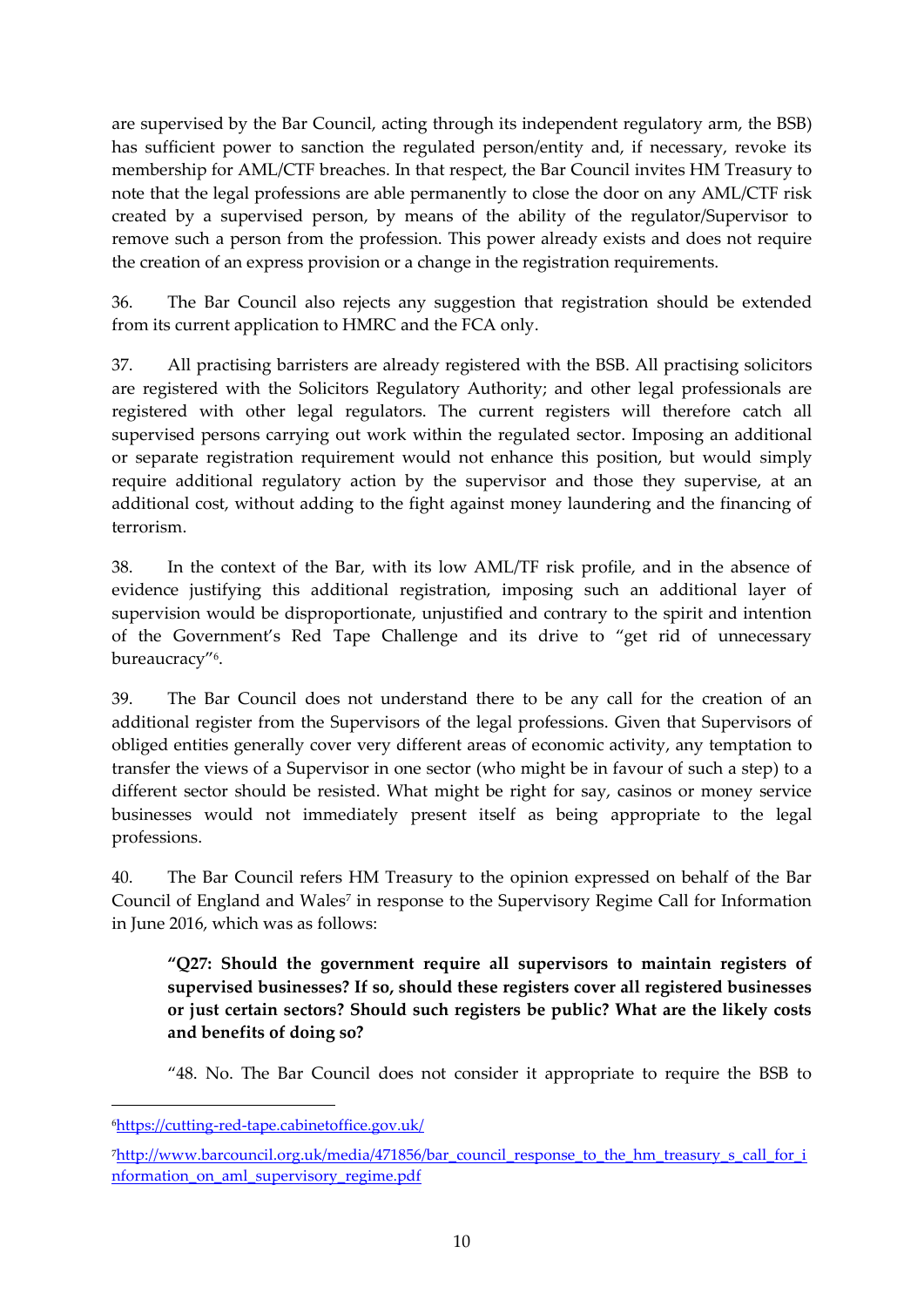maintain a register of all supervised entities (which in effect would mean a register of all barristers) for AML/CTF purposes. The BSB already keeps a register of all barristers whom it regulates. Given the low-risk nature of the work of the Bar the creation of a specific register for AML/CTF purposes would be disproportionate and wasteful; publication of such a register would be unnecessary, costly and unlikely to serve any useful purpose."

The Law Society of England and Wales responded in similar terms<sup>s</sup>:

"85.The Society would urge caution in any proposal to implement yet another register which would be costly for business and have very little impact in improving regulatory outcomes and provide no added benefit in the fight against money laundering."

41. The Directive does not require a system of additional registration and the legal professions and their regulators have not sought it. In such circumstances it is hard to see how imposing such a requirement serves a proper purpose.

# **Chapter 12 - criminality test**

1

#### **Question 75: What are your views on the meaning of "criminals convicted in relevant areas"?**

42. The Bar Council understands this question to be inviting comment as to where the boundary is to be set in relation to the meaning of "*criminals convicted in relevant areas*" within Article 47(3). The Bar Council agrees with HM Treasury's view that this should be understood to refer to convictions for offences that are relevant to the risk of money laundering or terrorist financing.

43. The Bar Council does not think that the definition should be extended to include HM Treasury's further category, i.e. "such other convictions for offences that have a bearing on whether a person is suitable to hold a management function" where those offences do not of themselves relate to offences relevant to the risk of money laundering or terrorist financing. Such a definition could be apt to capture conduct that has no relevance to the level of money laundering or terrorist financing risk a person presents. For example a person with a conviction for an offence of causing death by dangerous driving may not be appropriate to hold a management post but the conduct that led to the conviction is not indicative of a higher level of AML/CTF risk.

44. The Bar Council does not believe that the 'criminality test' should be extended to those who are the subject of a criminal investigation, or have been charged with such an offence. A criminal conviction is the benchmark test for distinction of treatment in wider society in general and the application of restrictive measures upon a lesser standard is difficult to justify given the markedly lower thresholds that are required to commence an investigation or bring a criminal charge.

<sup>8</sup> [http://www.lawsociety.org.uk/policy-campaigns/consultation-responses/hm-treasury-consultation](http://www.lawsociety.org.uk/policy-campaigns/consultation-responses/hm-treasury-consultation-call-for-information-aml-and-cft-supervisory-regime/)[call-for-information-aml-and-cft-supervisory-regime/](http://www.lawsociety.org.uk/policy-campaigns/consultation-responses/hm-treasury-consultation-call-for-information-aml-and-cft-supervisory-regime/)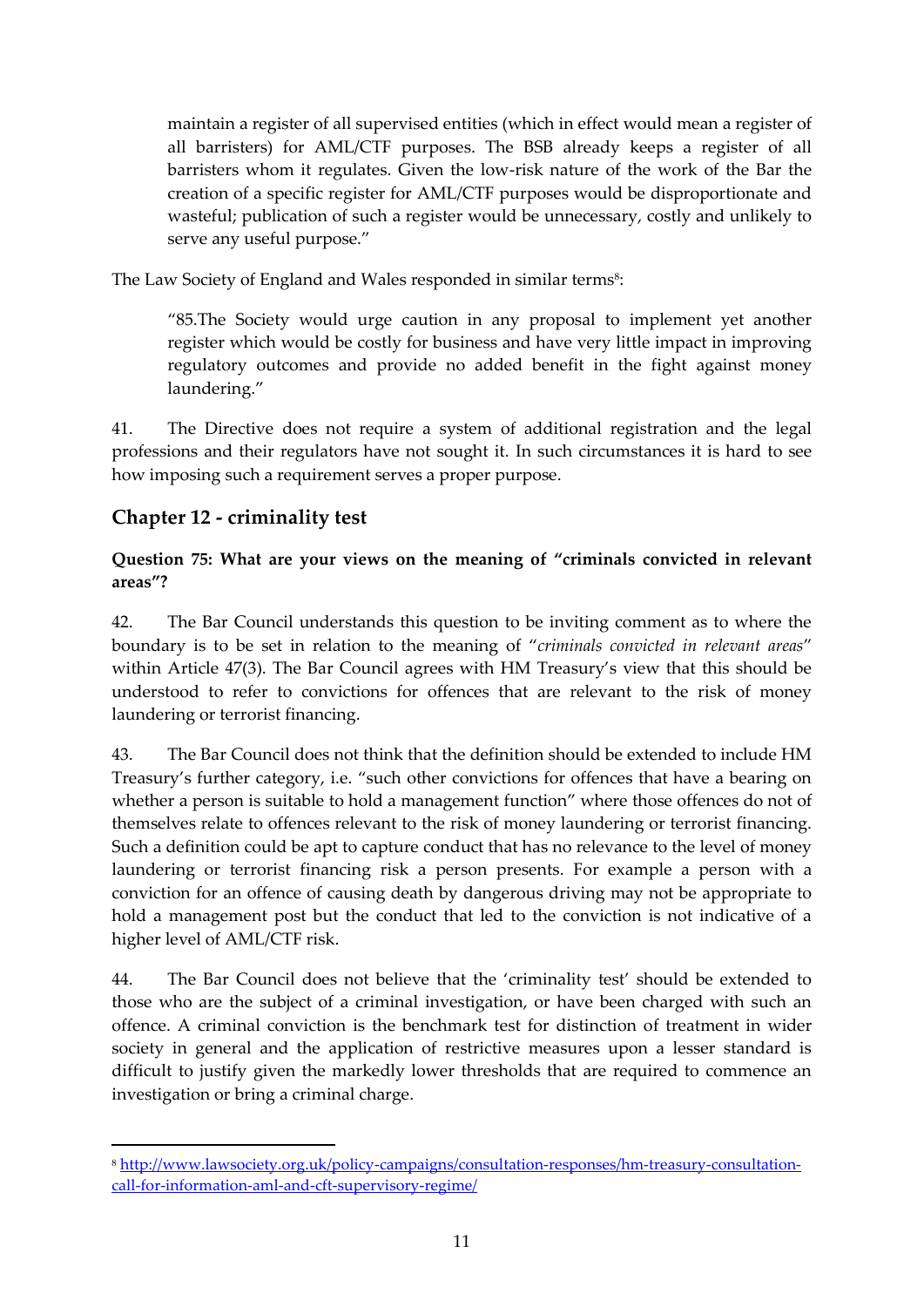45. Regulation of misconduct that falls below the criminal standard is rightly, and should remain, the business of regulators.

46. The Bar Council would also urge HM Treasury to promulgate regulations that do not interfere with regulators' powers to regulate their professions and deal with the misconduct of their members generally, both within and outside the AML/CTF sphere.

#### **Question 76: What are your views on the meaning of "associates"?**

47. The aim of Article 47(3) is to prevent criminals and their associates from holding a management function in or being the beneficial owners of the relevant regulated entities, where the criminal convictions are relevant to an AML/CTF risk. The Bar Council takes the view that the reference to criminals, relevant criminal convictions and an AML/CTF risk all indicate that in referring to "*associates*" the Directive is referring to criminal associates, i.e. those with whom the criminal is or was associated in the act of carrying out criminal activity. The Bar Council draws support for this view from the purposive definition given in the second Recital to the Directive: "*The soundness, integrity and stability of credit institutions and financial institutions, and confidence in the financial system as a whole could be seriously jeopardised by the efforts of criminals and their associates to disguise the origin of criminal proceeds or to channel lawful or illicit money for terrorist purposes.*" The "*associates*" contemplated by 4MLD are those engaged with criminals in their efforts to "*disguise the origin of criminal proceeds or to channel lawful or illicit money for terrorist purposes*".

48. The Bar Council takes the view that it would be wrong to implement the new Regulations in a way that gave "associates" any wider meaning, for example a definition that included a person engaged in a commercial or business relationship with the criminal, or a family member. Such a definition would risk excluding entirely innocent persons from participating in the regulated sector. HM Treasury is aware of the issue of penalising persons who are not in a position to achieve distance between themselves and the criminal, and gives the example of a parent. However, the same problem can apply beyond familial relationships. Professional people working in a partnership could fall under the ambit of "associate" where the definition included commercial or business relationship. Such a situation would be highly undesirable, potentially unworkable and beyond the requirement of the Regulation. For this reason a "close associate" type definition of the sort contained at Article 3(11) of the Directive (in relation to PEPs) would not be appropriate.

#### **Question 79: Are there any specific offences you consider relevant in relation to the risk of money laundering and terrorist financing?**

49. The Bar Council suggests that the following offences should automatically be considered relevant to the risk of money laundering and terrorist financing:

- 49.1. Crimes of dishonesty and financial impropriety;
- 49.2. Bribery and Corruption;
- 49.3. Terrorism;
- 49.4. Drug Trafficking;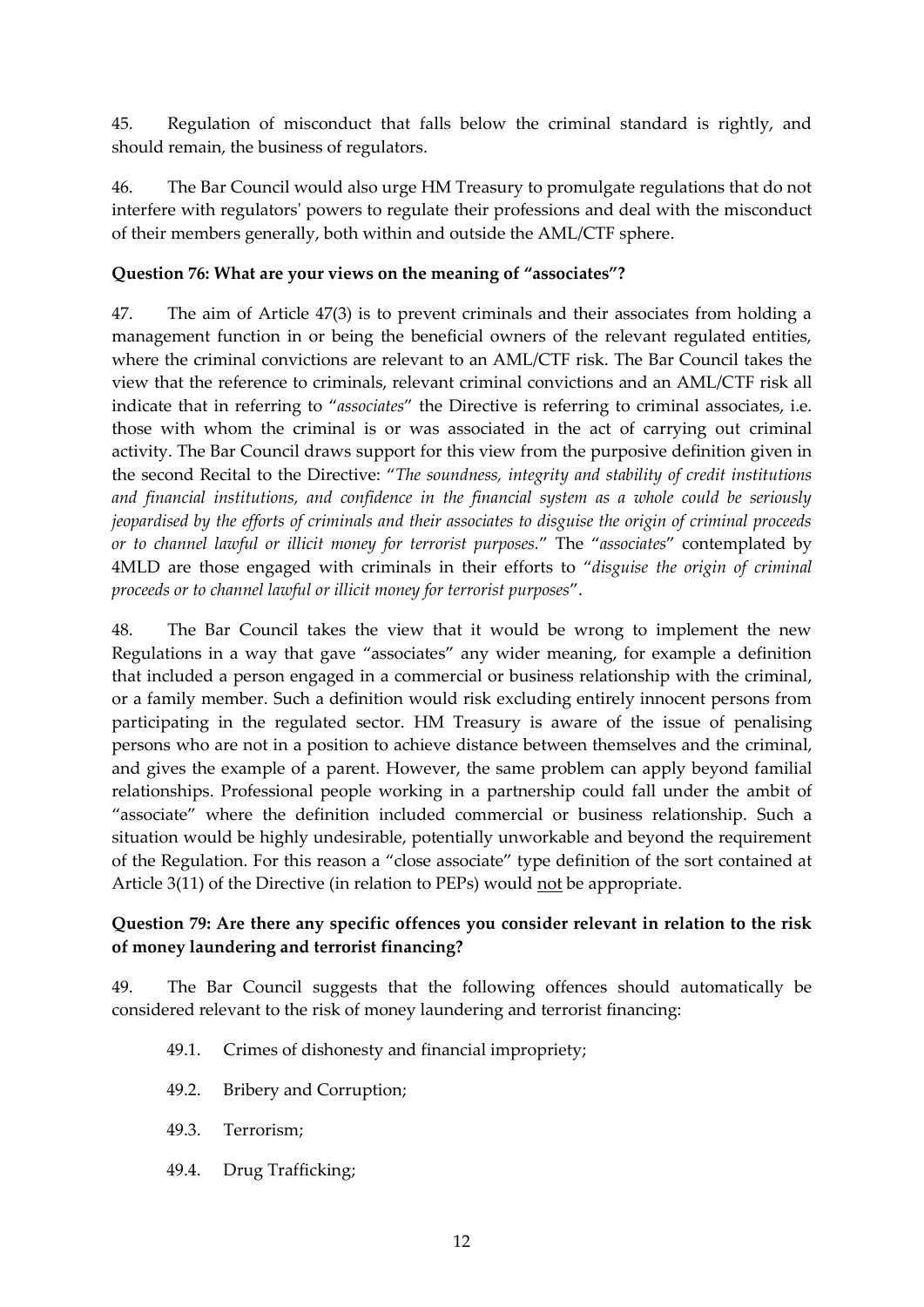49.5. Murder;

49.6. Serious sexual offences;

49.7. Offences in breach of the Money Laundering and Terrorist Financing legislation;

49.8. Offences against the justice system; and

49.9. Conspiracies and inchoate offences in relation to the above.

#### **Question 82: Do you think a transitional period of two years affords sufficient time to complete the criminality test on the appropriate existing persons who are already on the supervisors' registers?**

50. Depending on what the application of the referred to 'criminality test' will require in practice, the proposed transitional period of two years may well be inadequate to permit an orderly and financially viable introduction of such a test in relation to existing members of the Bar. If the test is to be applied to all existing members of the profession, as well as new entrants, the task will be a considerable, if not almost impossible, one for the profession's Supervisor and its members to complete within 2 years. For example, if the 'test' were to require DBS checks to be carried out for all members of the Bar who practise in the regulated sector (which will include those who may do so only very occasionally), then this would be a significant and costly burden. The same would apply to all other affected professionals and their regulators. At the very least, a longer period would be required so that (1) the system introduced to deal with the requirements of the new Regulation is properly designed and implemented and (2) the costs are budgeted for (bearing in mind that most bodies operate on an annual funding cycle).

51. In addition, the Bar Council has real doubts as to whether the Disclosure and Barring Service has the resources, staff and systems to respond to new DBS checks on behalf of the potentially "tens of thousands of individuals", and in particular professionals (lawyers, accountants and others), that the Consultation itself<sup>9</sup> acknowledges may be affected.

52. In order to address these issues the Bar Council suggests that Supervisors be permitted to approach the implementation of the 'criminality test' on a risk-sensitive basis. This would greatly reduce the regulatory burden of introducing such a measure by, for example, avoiding the disproportionate requirement to carry out DBS checks on each member of an affected profession. Even in that event, the period of two years might not prove to be sufficient, but there would be a much greater prospect that it would. A more risk-based approach would also reduce the financial and administrative burdens on professionals, supervisors and the DBS that we have just identified.

# **Chapter 13 – administrative sanctions**

**Question 85: Should the government consider whether additional sanctions and measures should be made available to those set out in 13.4 and 13.5?**

 $\overline{a}$ 

<sup>9</sup> At paragraph 12.26.